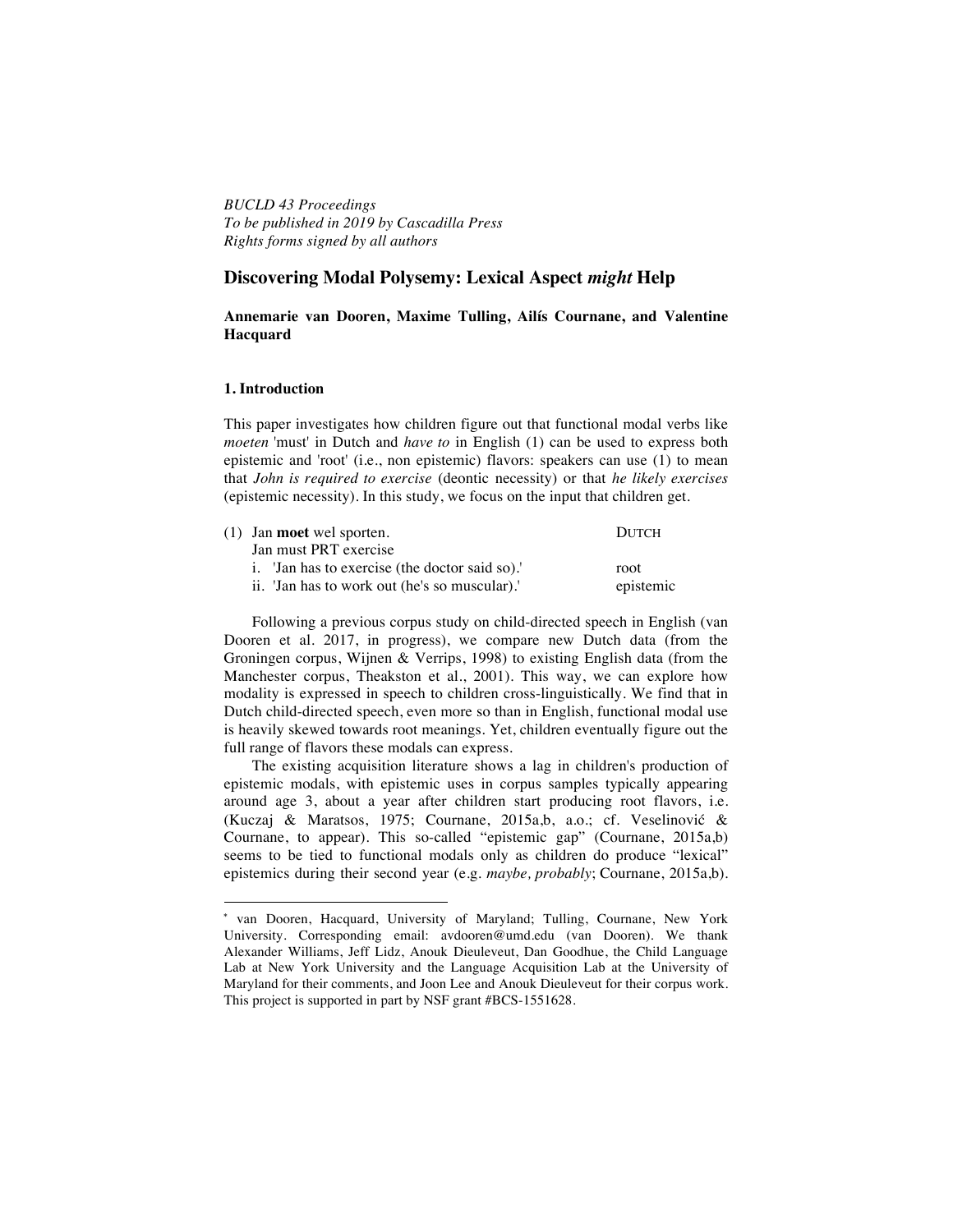How do children pick up on the epistemic flavor in functional modals?

As argued in van Dooren et al. (2017), modal flavor is likely not evident from the situational context alone. Firstly, modals express a number of abstract concepts that lack a clear correlate in the real world, and learners face the challenge of having to map particular modal words to these abstract concepts<sup>1</sup>. For such "hard words", including attitude verbs *think* and *know*, it has been proposed that learners may need to rely heavily on cues stemming from the linguistic context (Gleitman & Landau, 1985; Gleitman et al., 2005, a.o., see also Hacquard & Lidz, 2018).

Secondly, functional modals present the additional challenge of lacking a one-to-one correspondence between form and meaning, which guides typical word learning (Clark, 1987). The same modal can be used to express different modal meanings, and the same modal meaning can be expressed by different modal words. Moreover there is a lack of mutual exclusivity, as the various modal meanings that a modal can express are often compatible in the same situations. For example, in a situation where John is *required to* exercise, he *plausibly* does exercise. Possibly, figuring out one of a modal's meanings (e.g. deontic) in these ambiguous situations could prevent children from realizing the modal can also express the other meaning (e.g. epistemic) (Papafragou, 1998:387).

Given the combination of low frequency of functional epistemics in childdirected speech, and the putatively unhelpful nature of the context, van Dooren et al. (2017) propose that distributional differences between roots and epistemics could cue the learner into epistemic flavor. Specifically, they propose that children could be cued into learning epistemic flavor by attending to lexical (and grammatical) aspect in the complement of a modal (see also Cournane, 2015a; Cournane & Pérez-Léroux, in review). This is because aspect tracks temporal orientation (TO, the time of the event in the complement of the modal relative to the evaluation time of the modal), and root (but not epistemic) meanings seem to be restricted to future orientation<sup>2</sup> (Condoravdi, 2002). This contrast is displayed in (2-4), where the perfect (3), triggering past TO, and the progressive (4), triggering present TO, only seem to express epistemic possibility.

(2) John **may** exercise. Future/Present TO root, epistemic

 

<sup>&</sup>lt;sup>1</sup> Note that this is a mapping problem, as there is much evidence suggesting that that the relevant modal conceptual abilities of reasoning about possibilities, necessities, goals and beliefs are already in place from infancy (Gergely et al., 1995; Woodward, 1998; Onishi & Baillargeon, 2005; Southgate et al., 2007, among others).

<sup>&</sup>lt;sup>2</sup> Van Dooren et al. link this restriction to a constraint proposed in the formal semantic literature, the Diversity Condition (DC) (Condoravdi, 2002). The DC requires that the proposition expressed by the modal's prejacent does not hold (or fails to hold) throughout the worlds of the Modal Base (MB), i.e., the set of worlds that the modal quantifies over (following Kratzer's (1981) modal analysis).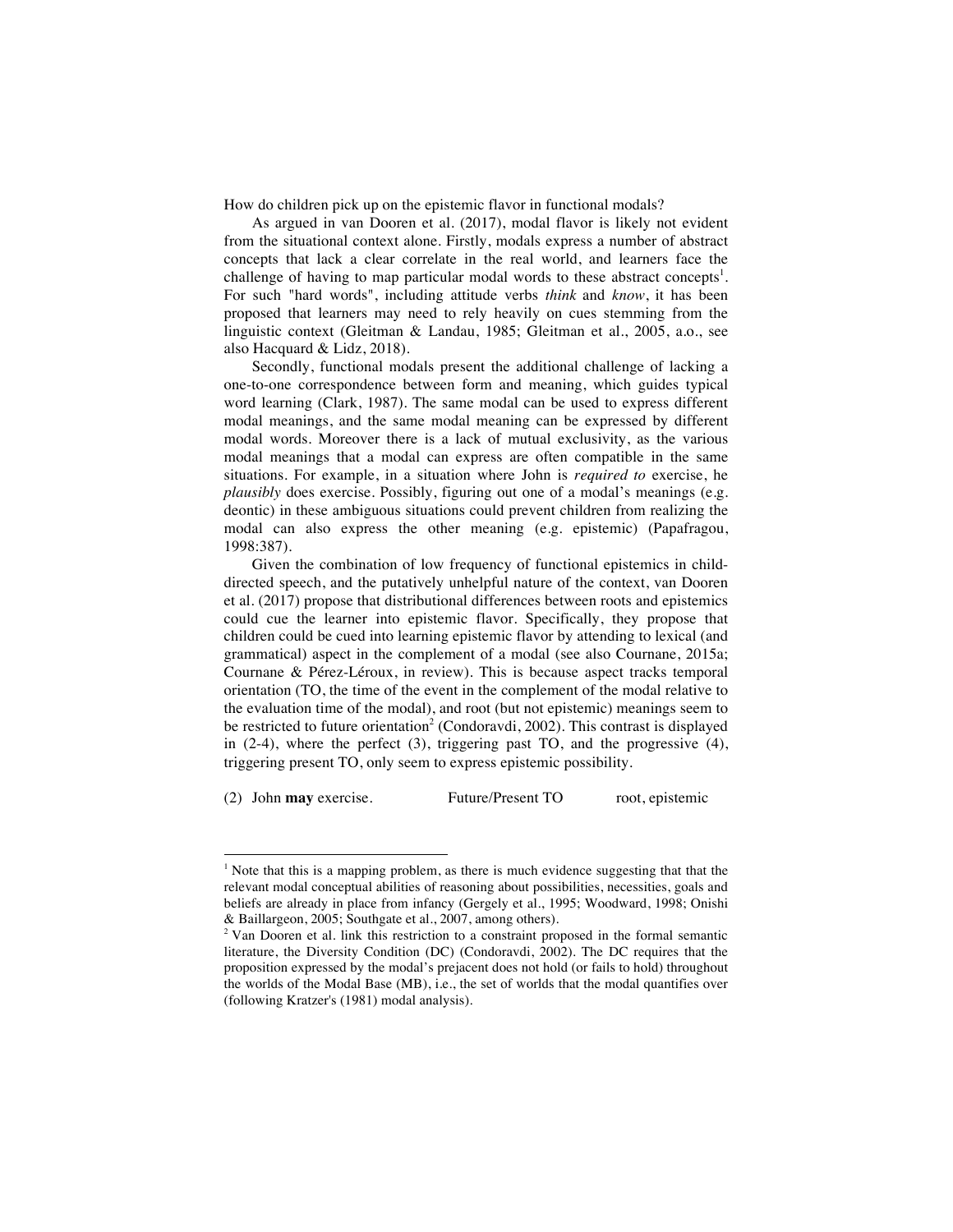| (3) John <b>may</b> have exercised <sup>3</sup> . | Past TO    | *root, epistemic |
|---------------------------------------------------|------------|------------------|
| $(4)$ John may be exercising.                     | Present TO | *root, epistemic |

In the absence of an overt grammatical aspect, *lexical aspect* also constrains TO: bare eventives, as in (2), can be future- or present-oriented (giving rise to a habitual interpretation), but bare statives tend to be present-oriented (5).

|  | $(5)$ John may be home. | Present TO | *root/epistemic |
|--|-------------------------|------------|-----------------|
|--|-------------------------|------------|-----------------|

Hence, present or past temporal orientation could hint at epistemicity. If epistemic uses of functional modals in the input occur frequently with stative prejacents, this could help learners realize that these modals may express nonroot, and thus epistemic, modality. A prerequisite for this proposal to work is that the TO constraint be clearly manifest in the input. This was found to hold in English (van Dooren et al., 2017): both grammatical and lexical aspect distinguishes epistemic and root flavors. The question we ask here is: are these aspectual cues present in Dutch input as well?

## **1.1. Lexical aspect as a cross-linguistic cue? A comparison with Dutch**

Even though English and Dutch are languages that are typologically similar, there are a number of reasons to believe that a comparison of these languages will shed more light on the learning path for modal flavor. First, using a corpus study on written adult Dutch language, Mortelmans (2012) has shown that epistemic flavor is less frequently expressed by functional modals in Dutch than it is in English. If this is true for child-directed speech as well, children hear even fewer functional epistemics in Dutch than in English, which increases the difficulty of the learning problem for children learning Dutch. This may suggest that the role of linguistic cues in the acquisition process is even more critical than previously thought.

Moreover, the signal coming from lexical and grammatical aspect in Dutch polysemous modals might be weaker than in English modals for three specific reasons: First, Dutch modals are tensed (6), and as Picallo (1990) and Hacquard (2010), a.o., have shown epistemic modals in the simple past can have a past TO even though their complement does not contain a perfect. Sentence (6) can be paraphrased as 'given the knowledge I have now, Mary probably was in Paris *last night*'. Given that there are two ways to get a past oriented epistemic (the other one being a present tense modal with a perfect in its complement), we

(i) John **could** *have left* earlier, but he didn't. future TO root

 

<sup>&</sup>lt;sup>3</sup> Note that there are cases in which modals combined with a perfect can give rise to a non epistemic interpretation (i). These counterfactual cases have been analyzed as a 'future in the past' (Condoravdi, 2002) and as such, not a counterexample to the temporal orientation constraint. What counterfactuals show is that aspect tracks TO imperfectly; we will get to the relation between aspect and TO in section 4.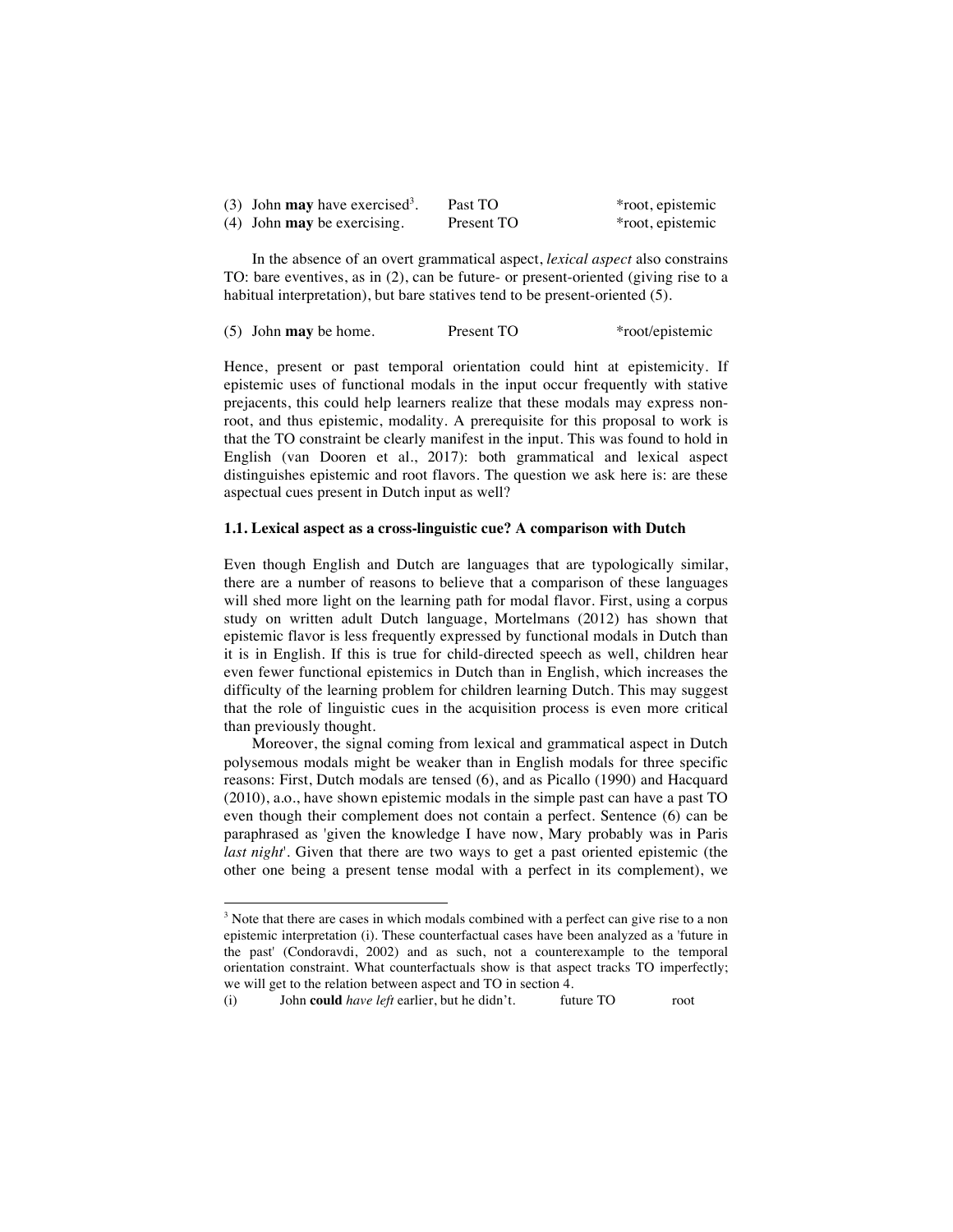might expect Dutch modals to combine with a perfect in its complement less than in English (though note that English *have to* is tensed as well and shows the same behavior).

(6) Marie **moest** gisteren dus wel in Parijs zijn. Marie must.PST yesterday then WEL in Paris be 'Mary must have been in Paris yesterday.'

Second, the signal provided by lexical aspect might be less strong in Dutch than in English as there does not need to be an overt verb in the complement of modals in Dutch (10). In these cases, the aspectual information on whether the complement is future-oriented or not is absent. As the flavor of these modals is always root (Barbiers, 1995; van Dooren, 2017), can children still learn something from this type of sentence?

(7) Marie **moet** naar huis. Marie must to house 'Marie has to go home.'

Third, we might expect Dutch modals to combine with a progressive in their complement less frequently than in English, as the progressive is not necessary to encode ongoing events in non-modal sentences (8).

(8) Jan fietst op dit moment naar huis. Jan bike.PRES at this moment to home 'John is biking home at the moment.'

Finally, Dutch modals frequently occur with a number of different particles, some of which have been described as having modal semantics themselves (*vast*  'surely'*, zeker* 'certainly'*, wel* 'affirmative', among others). Specifically, the frequent co-occurrence of *wel* and epistemic modals as in (9) has been noted before (Hogeweg, 2009, Giannakidou & Mari, 2018). Could this particle be a further cue to epistemic flavor, either quantitatively (because it only or always occurs with an epistemic), or qualitatively (because of its meaning)? In this paper, we will provide data on these properties in child-directed speech and briefly discuss how they might help or hinder learning modal flavor.

(9) Marie **zal** (wel) thuis zijn. Marie will WEL home be 'Mary is probably home.'

#### **1.2. Roadmap and main takeaways**

We discuss the methods of our corpus study in the next section, and provide an overview of the lexical and functional modals used in Dutch and English child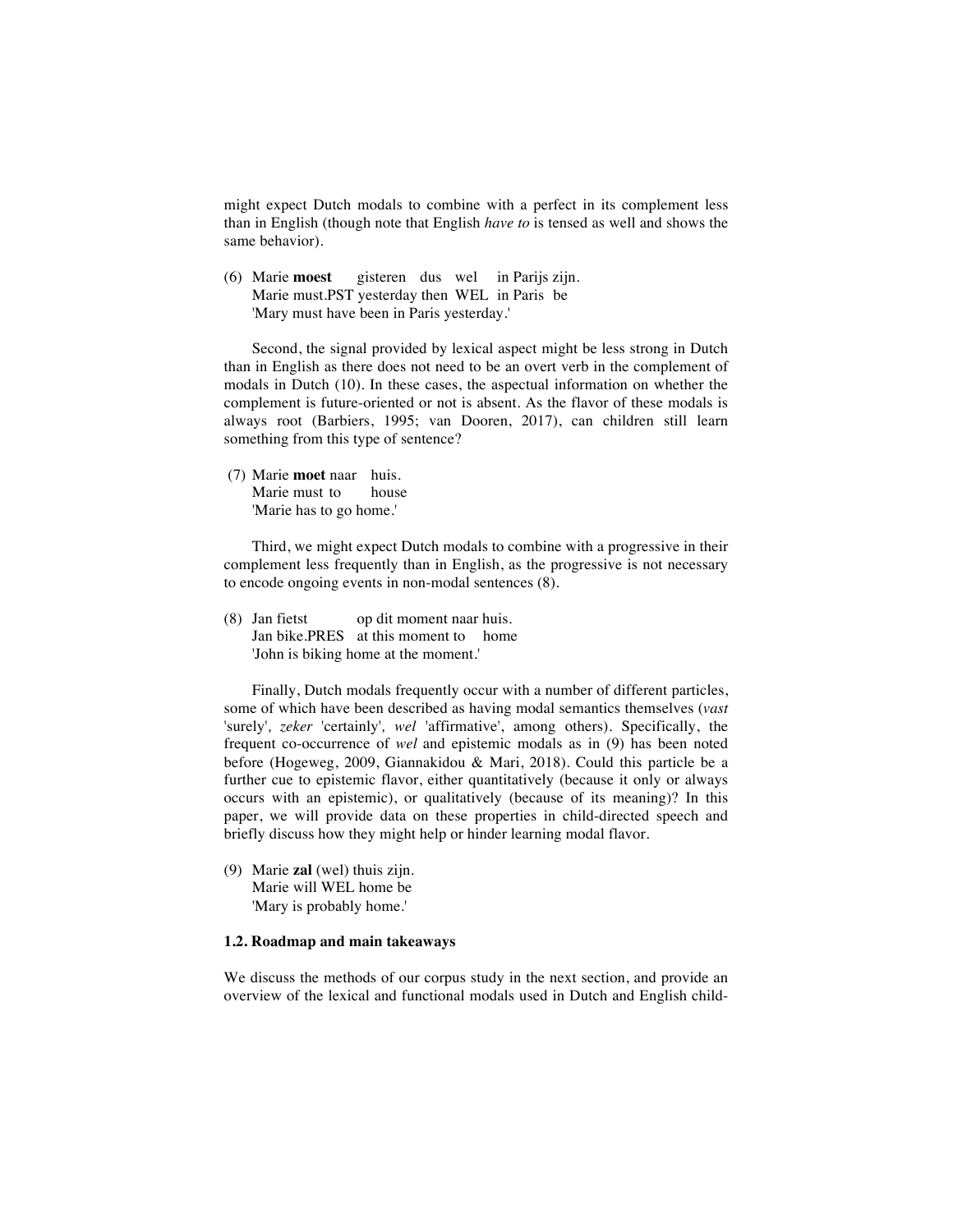directed speech in section 3. Our results show that adults produce both lexical and functional roots and epistemics, but that there is an overall bias towards root meanings of functional modals, which is even more pronounced in Dutch. Section 3 furthermore shows that modals with grammatical aspectual markers in their complements are rare in Dutch; however, both in English (van Dooren et al., 2017) and in Dutch, root and epistemic modals differ in the lexical aspectual properties of their complements. Because of the overall skew towards root meanings, however, the exploitation of these cues may require children to use them in conjunction with other cues. We discuss further implications and conclude in section 4.

### **2. Methods**

## **2.1 Corpus Coding**

We examine Dutch child-directed and overheard speech for modal usage patterns using the Groningen Corpus (Wijnen & Verrips, 1998) on the CHILDES database (MacWhinney, 2000). The Groningen corpus contains longitudinal data (monthly intervals) from seven Dutch children (6 boys) between 1;05-3;07. All the recordings were obtained in an unstructured home setting, with the child interacting with caregivers and an investigator. The adult productions that we considered the child's input consisted of both child-directed speech and speech addressed to other adults within the child's hearing. All utterances containing modal words were extracted (40,486 of 263,111 total utterances (of which 181,003 adult)). This corpus was chosen because of its reasonable sample size and because the recordings fall within the period where children start using their first modal utterances (Cournane, 2015a,b; O'Neill & Atance, 2000).

Modals were coded for syntactic category (*lexical*: adverbs, adjectives, verbs, *functional:* auxiliaries, semi-auxiliaries), as shown in Table 1, and for semantic flavor (*root*, *epistemic*). The root category consisted of modals with ability, teleological, deontic, bouletic and future flavors. For the polysemous modals *moeten* 'must', *hoeven* 'need', *kunnen* 'can' and *zullen* 'will' we also coded complements for lexical aspect (*stative* or *eventive verbs*), grammatical aspect (*perfect*, *progressive*) and occurring particles (*wel*, *toch* and '*other*'). The tests used to determine stative or eventive lexical aspect came from Dowty (1979). The *stative* category of lexical aspect contained verbs such as *zijn* 'be', *weten* 'know' and *hebben* 'have' as well as perception verbs such as *horen*  'hear' and *zien* 'see'. All other predicate types were coded as *eventive*.

To decide what the intended flavor of the polysemous modals was, the coders (the first two authors, both native Dutch speakers) used the contextual information provided in the CHILDES transcripts to interpret the modal utterances. An interrater reliability analysis using the Kappa statistic was performed to determine consistency among raters in modal flavor, presence of particles, and aspect. 500 modal sentences were double-coded, and the interrater reliability for the raters was found to be  $x = 0.90$  for modal flavor,  $x = 0.89$  for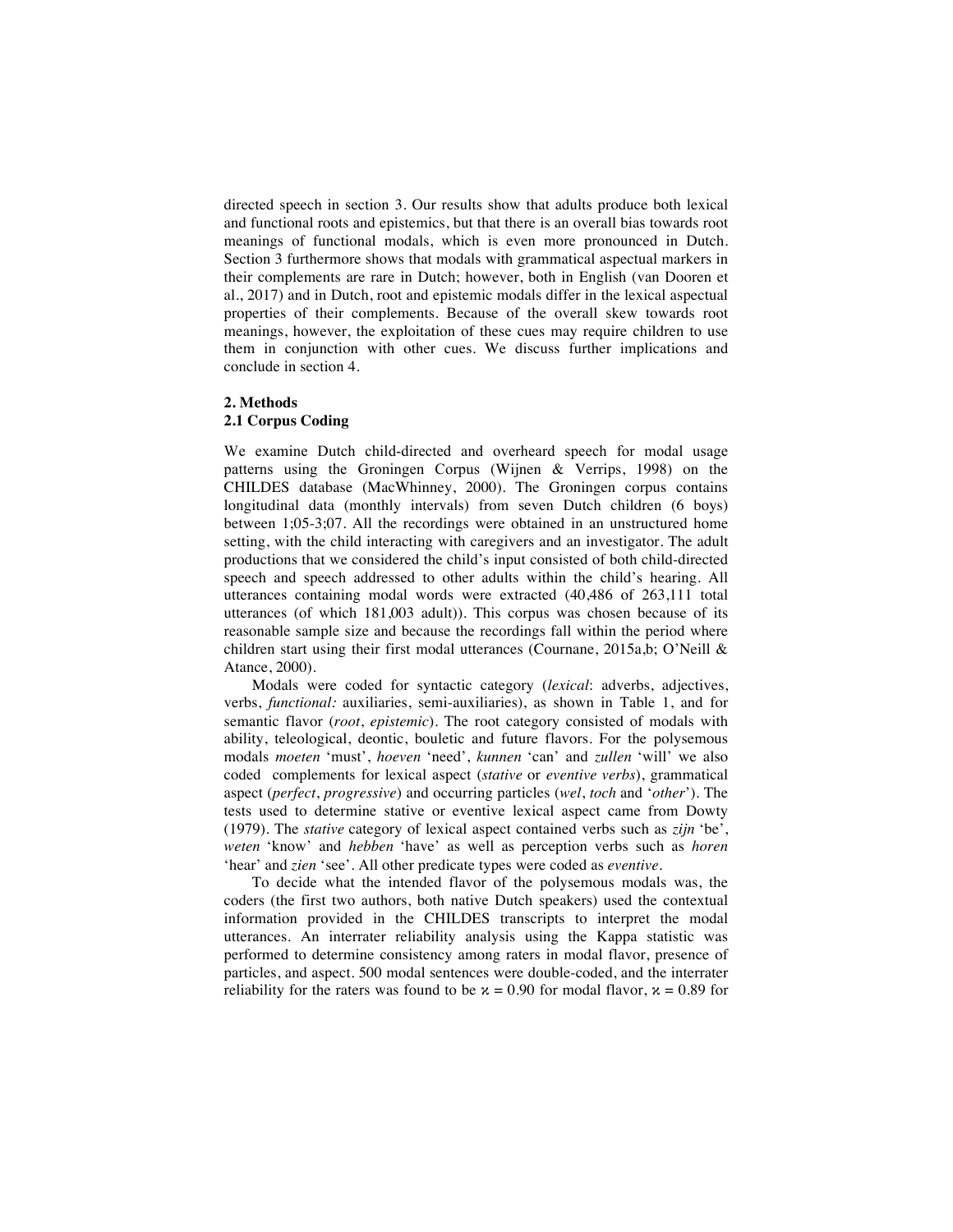particles,  $x = 1.0$  for grammatical aspect and  $x = 0.93$  for lexical aspect (all *almost perfect agreement*, Landis & Koch, 1977).

| <i>FUNCTIONAL</i> |            | kunnen 'can', moeten 'must', mogen 'may', hoeven<br>'need', willen 'want', zullen 'will'                            |  |
|-------------------|------------|---------------------------------------------------------------------------------------------------------------------|--|
| <b>LEXICAL</b>    |            | EPISTEMIC: denken 'think', weten 'know', vinden 'find',<br>lijken 'seem'; ROOT: hopen 'hope', verplichten 'oblige'; |  |
|                   |            | FUTURE: worden 'become', gaan 'go'                                                                                  |  |
|                   | ADV/       | EPISTEMIC: misschien, 'maybe', waarschijnlijk                                                                       |  |
|                   | ADJ        | 'probably'; ROOT: hopelijk 'hopefully'                                                                              |  |
|                   | <b>PRT</b> | EPISTEMIC: vast, zeker 'surely', weleens 'sometimes',                                                               |  |
|                   |            | straks 'likely'                                                                                                     |  |

*Table 1*. Overview of Dutch modals (polysemous in **bold**)

#### **2.2 Data Analysis**

We first calculated the percentage of modal occurrences by syntactic category (Table 2) and then concentrated on the polysemous functional modals  $(n =$ 16,410). In determining the modal flavor of these verbs we excluded all utterances that were incomplete sentences ( $n = 757$ ) and utterances that were direct repetitions (of child or adult speech) made by the speaker  $(n = 470)$ leaving 15,185 utterances for further analysis. Of these modal utterances, 5343 occurred without a modal complement. The remaining 9842 polysemous modals were modeled with a generalized linear mixed-effect model (lme4 package, Bates et al., 2015; R Studio Core Team, 2008) to investigate whether lexical aspect is a significant predictor of modal flavor, including different child corpora as a random factor (glmer, Flavor~LexicalAspect+(1|corpus), family=binominal).

## **3. Results 3.1 General Modal Input**

The complete modal inventory available in the Dutch child's input is displayed in Table 2, compared against earlier results from a similar study on English (van Dooren et al., 2017). Similar to English, monosemous epistemic lexical modals (such as *denken* 'think' and *weten* 'know') make up about 5% of the total input.

*Table 2*: Aggregate raw counts of modal utterances in the input by flavor and syntactic category (lexical & functional), Dutch and English (ENG results (van Dooren et al., 2017), (% of total adult utterances))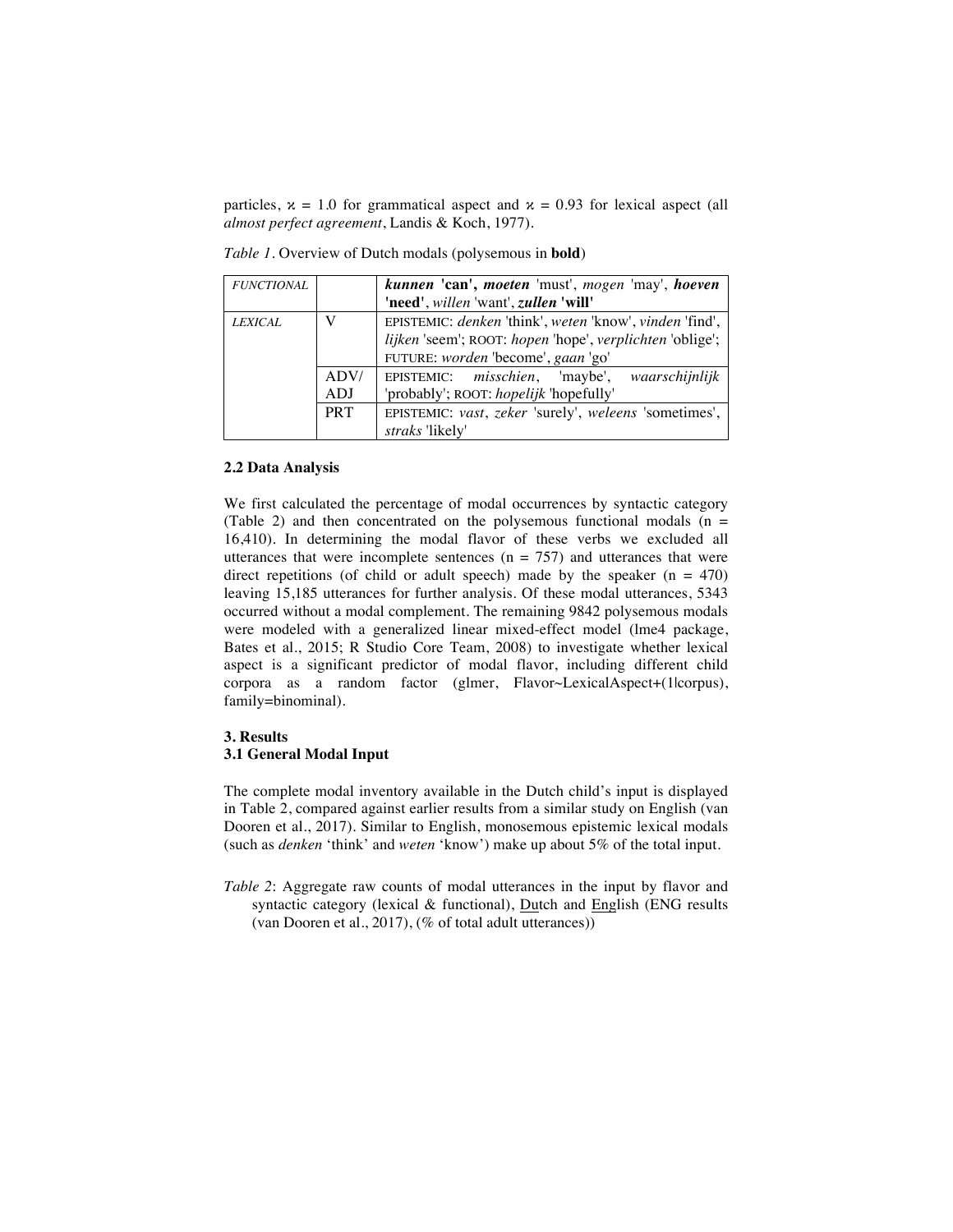|            | Lexical modality |           |            |           |            | Functional modality |
|------------|------------------|-----------|------------|-----------|------------|---------------------|
|            | epistemic        | root      | epi/root   | future    | epi/root   | future <sup>4</sup> |
| <b>DU</b>  | 9,402            | 582       |            | 11.237    | 20.765     |                     |
|            | $(5.2\%)$        | $(0.3\%)$ | $(0.01\%)$ | $(1.3\%)$ | $(11.5\%)$ | 463 $(0.3\%)$       |
| <b>ENG</b> | $(4.6\%)$        | $(3.7\%)$ | $(0.7\%)$  |           | $(6\%)$    | $(6.7\%)$           |

#### **3.2 Polysemous Functional Modals**

 

The proportion of epistemic interpretations for the different polysemous functional modals is displayed in Table 3. We found an overwhelming preference for root flavored uses of the polysemous modal verbs, with epistemic flavors comprising only 1.55% of the child's input (in English this was 9.3%). An example of root usage of the verbs *kunnen* 'can', *moeten* 'must' and *zullen*  'will' are provided in example (10). Epistemic uses of the same three verbs are presented in example (11).

*Table 3*: Aggregate raw counts of epistemic functional modal utterances

| --            | kunnen     | moeten     | hoeven            | zullen     | Total      |
|---------------|------------|------------|-------------------|------------|------------|
|               | 'can'      | 'must'     | need <sup>?</sup> | $'$ will'  |            |
| n epi/n total | 95/5660    | 36/7315    | 0/310             | 104/1863   | 235/15185  |
| (%)           | $(1.68\%)$ | $(0.49\%)$ | $(0\%)$           | $(5.58\%)$ | $(1.55\%)$ |

| (10) | a. Een kip kan toch niet vlieg-en?                               |                              |
|------|------------------------------------------------------------------|------------------------------|
|      | chicken can PRT not fly-INF<br>a                                 |                              |
|      | 'A chicken can't fly, can he?'                                   | (Mother, Abel 1;11)          |
|      | b. (ee)n schaaps.herder, die moet op de schaap-jes pass-en.      |                              |
|      | sheep.herder that must on the sheep-DIM watch-INF<br>a           |                              |
|      | 'A shepherd, he has to watch the sheeps.' (Mother, Daan 3;02)    |                              |
|      | c. Ik <b>zal</b> eens even je neus af. vegen.                    |                              |
|      | I will PRT PRT your nose off.wipe.INF                            |                              |
|      | 'I will wipe your nose.'                                         | (Mother, Abel 1;11)          |
| (11) | a. [Guessing with child which things could all be inside a gift] |                              |
|      | Kan allemaal in een kadoo-tje zitt-en.                           |                              |
|      | can all in a gift-DIM sit-INF                                    |                              |
|      | '(that) could all be inside a gift.'                             | (Investigator, Iris $2;11$ ) |

<sup>4</sup> English future functional modals are *will* and *would*; the single Dutch one is *zouden* 'would', as *zullen* 'will' is polysemous between a future (ia) and an epistemic use (ib). In this paper, we include Dutch future *zullen* in the root category as its temporal properties are similar to root modals (ii).

<sup>(</sup>i) Ik **zal** wel vaak 'ja' zeggen aan de telefoon. (ii) Hij **zal** het warm hebben gehad. I will PRT often 'yes' say at the phone he will it warm have I<br>I will say 'yes' often when I'm on the phone.' He was probably warm.' a. 'I will say 'yes' often when I'm on the phone.' b. 'I probably say 'yes' often when I'm on the phone.' \*future, epistemic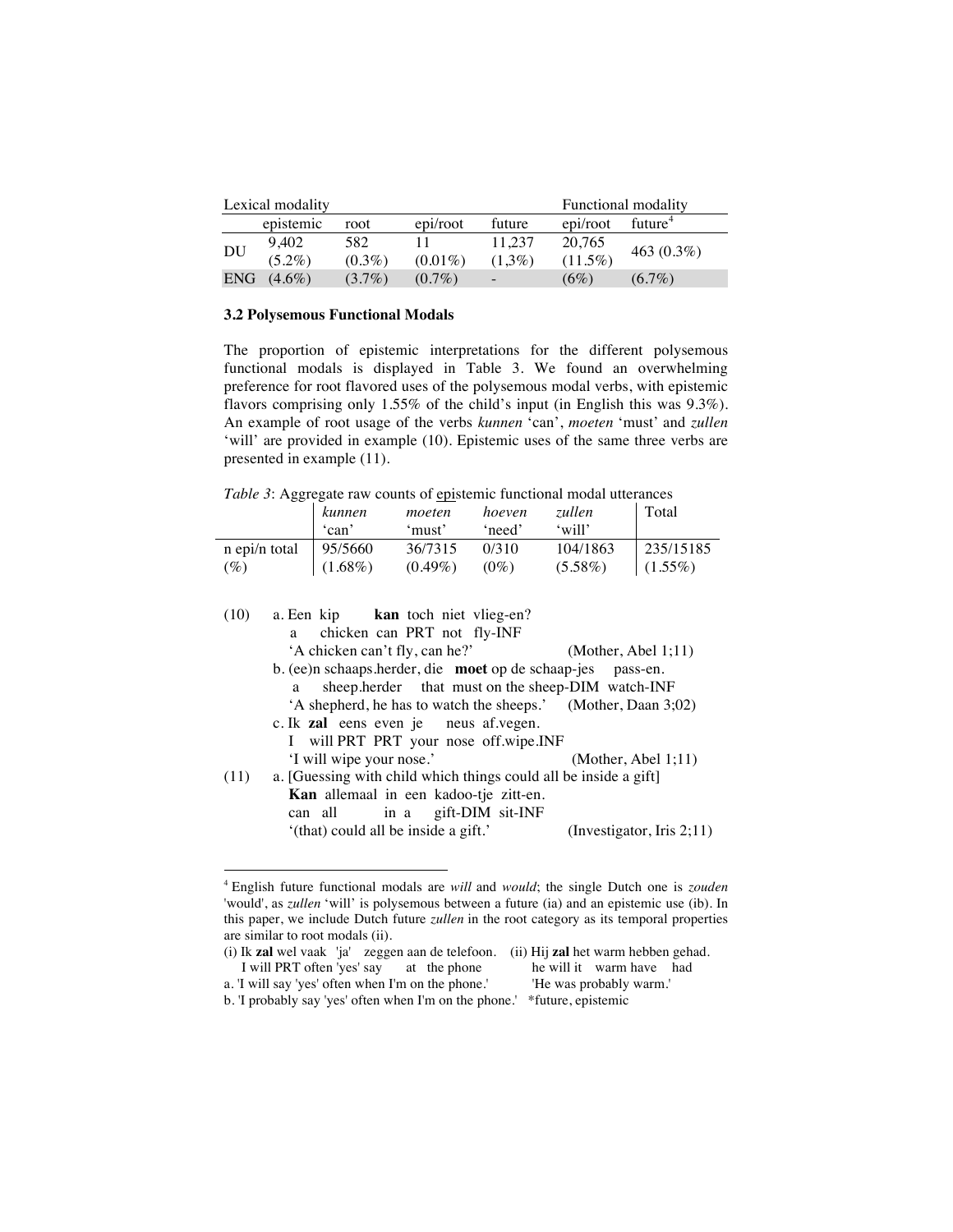|                                                                  | b. [Going through a picture book with child, asking what each animal is] |
|------------------------------------------------------------------|--------------------------------------------------------------------------|
| Nou dat moet dan wel een kat zijn.                               |                                                                          |
| well that must then PRT a cat be.INF                             |                                                                          |
| 'Well that must be a cat then.'                                  | (Mother, Iris $2:08$ )                                                   |
| c. [Peter has been practicing falling techniques in the bathtub] |                                                                          |
| Dat zal me een water.ballet gegeven hebb-en.                     |                                                                          |
| that will me a water.ballet given have-INF                       |                                                                          |
|                                                                  | 'That must have resulted in a watery mess.' (Investigator, Peter 2;03)   |

To test the hypothesis that the temporal orientation of the polysemous verb's grammatical environment provides a distributional cue for the child to pick up epistemic meaning, we investigated the types of lexical and grammatical aspect in the complements of both epistemic and root flavored functional modals.

For grammatical aspect, we found surprisingly few instances of either a progressive (0 instances) or a perfect complement (12 instances). From the 12 instances of perfective aspect we found, 11 occurred in an epistemic context. This trend is in congruence with the findings of the English study; the overall occurrence, however, is in contrast with van Dooren et al.'s study (2017), which found that English roots occur with perfect/progressive 0.96% (n=167), epistemics  $9.8\%$  (n=171).

For lexical aspect, we found that the proportion of stative complements in root contexts  $(6.6\%)$  was significantly smaller than the proportion of stative complements in epistemic contexts (64%). These results are displayed in Figure 1, again comparing the Dutch results with previous findings from the English study of van Dooren et al. (2017). A generalized mixed effects model confirmed that lexical aspect is a significant predictor of modal flavor in Dutch,  $\beta = 3.20$ , *z*  $= 18.93$ ,  $p = < 0.0001$ . This is in line with findings from van Dooren et al. (2017), with an even more pronounced preponderance of eventive root complements.

As for particles that occur in the modals' complements (Figure 2), we found that *wel* is proportionally more frequent with epistemic flavored modals (40.4%) than with root flavored modals (7.4%). In contrast, a confirmation seeking particle like *toch* occurs about equally often with root (1.8%) and epistemic (3.0%) flavors. In all other instances, the complement of the modal (root or epistemic) contained either no particle (57% of the time) or particles that we categorized as 'other' (32.8%), an extensive set including (among others) *dan*  'then', *eens* 'once', *even* 'shortly', *nou* 'now', *niet* 'not*, maar* 'but'.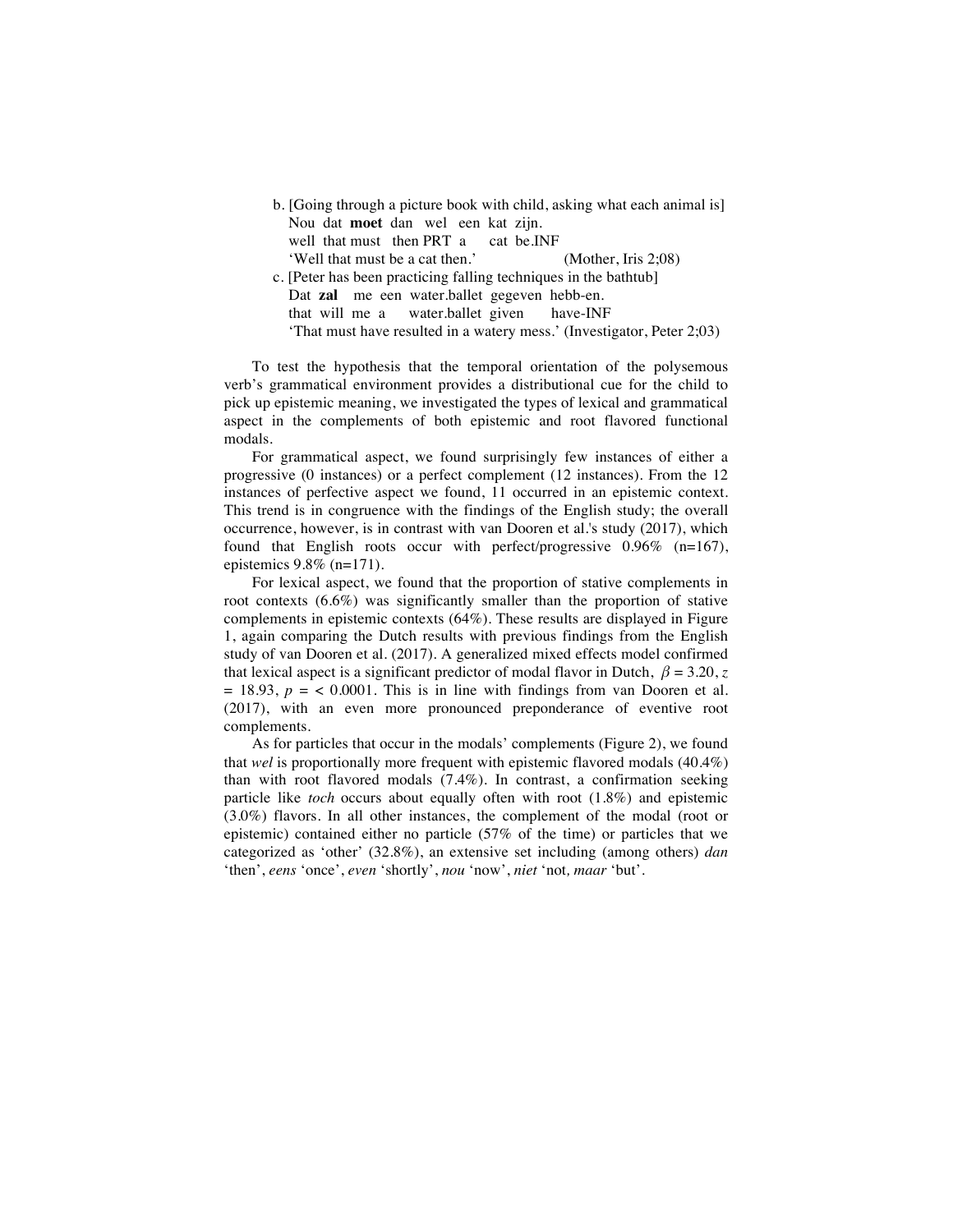

complements per modal flavor + correspond- in complements per flavor ing aggregate raw counts

#### **4. Discussion**

We have shown that in both English and Dutch, the way adults use functional modals may obscure the polysemy: while adults produce epistemic lexical modals frequently, functional modals are strongly biased towards root uses. As such, it might initially be difficult for children to detect epistemic flavors, especially in Dutch as the percentage of epistemics compared to roots is even lower (confirming Mortelmans, 2012, who showed that in written language, Dutch epistemic *moeten* is used less than English epistemic *must*).

And yet, children eventually figure out modal polysemy. Van Dooren et al.'s (2017) hypothesis is that the linguistic context might help, and in particular, the temporal properties of modals encoded by aspect. The new results from Dutch partially replicate van Dooren et al.'s findings from English: Lexical aspect distinguishes root and epistemic polysemous modal verbs, as root usages mostly combine with eventives, while epistemic usages mostly combine with statives. The fact that this constraint holds across the two languages provides further support for the hypothesis that aspect might help children in discovering epistemic flavor.

## **4.1. Zooming in on the differences between English and Dutch**

In the introduction, we pointed out three syntactic and semantic differences between the English and Dutch modal system, which could influence the results. We discuss these properties here.

One major difference we found between English and Dutch is that epistemic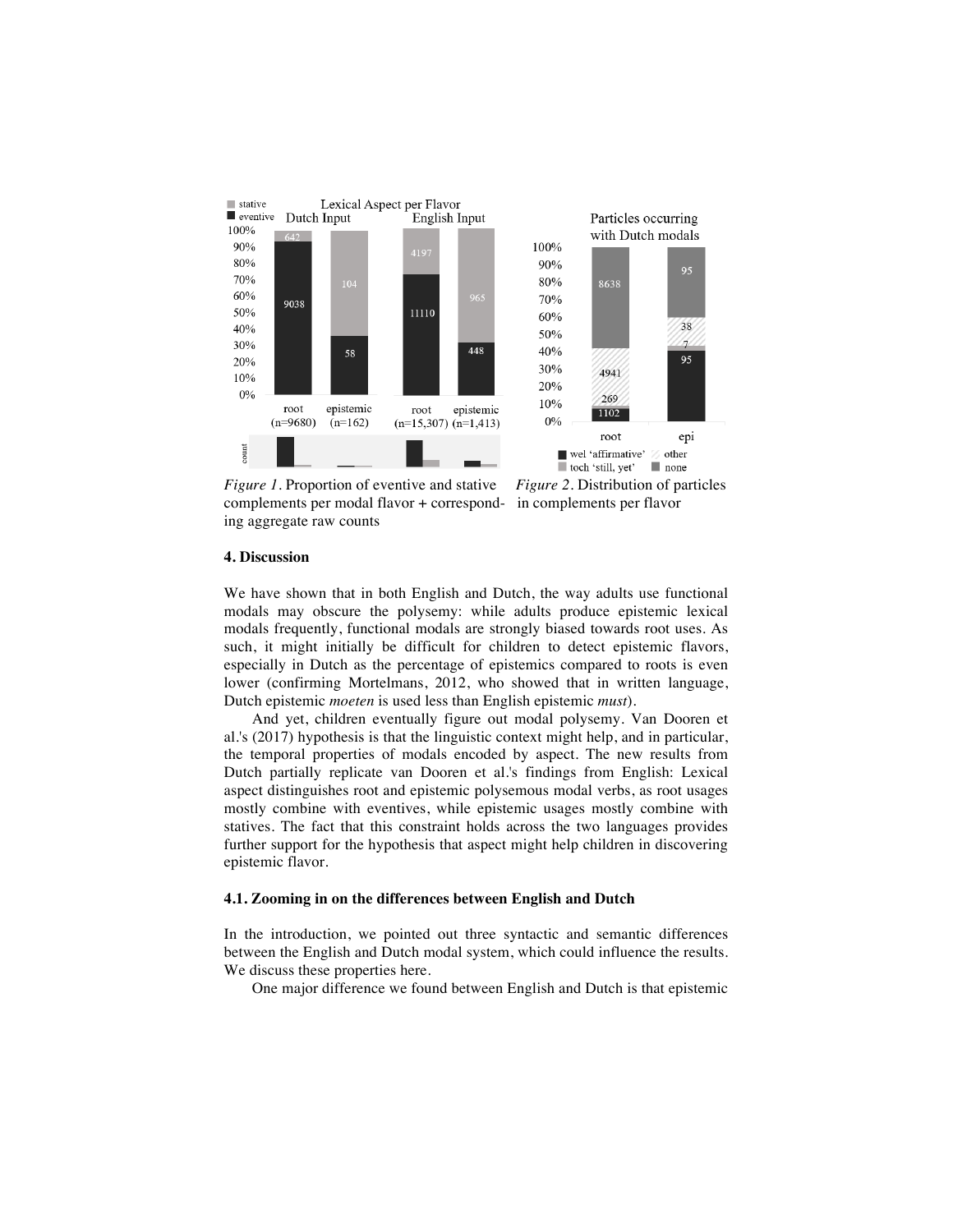functional modals are used even less in Dutch than they are in English. One explanation that Mortelmans (2012) offers is that Dutch also frequently makes use of epistemic particles like *vast* 'surely' and *zeker* 'certainly' (12). Because there were so few instances of functional epistemics, it might not be surprising that we also found very few epistemics with a perfect or a progressive; further corpus research will need to show how often the epistemic particles as in (12) occur with a present or past temporal orientation.

(12)De boer is **vast** aan het ploegen. (Father, Daan 2;07) the farmer is surely at the plow.INF 'The farmer is likely to be plowing.'

A further suggestion we made specifically for the progressive is that this marker may not be necessary in Dutch to mark ongoing events. We did not find much evidence supporting this; most modals coded as epistemics with an eventive were not present-oriented (13). In fact, eventives embedded under an epistemic seem to only have present-orientation when the situation is a habitual, as in English (1).

(13)(Context: talking about the electrician who will stop by) hij **zal** zo wel komen. (Father, Josse 2;03) he will soon WEL come 'He'll be here soon.'

For the perfect, we predicted that epistemics might occur less with this marker, as there is another way to express past TO in Dutch, namely, with the epistemic modal in the simple past. We again did not find much evidence for this hypothesis, as the past epistemics we found combined with a stative verb and did not have a past TO (15). However, this may again be due to the low number of functional epistemics we found; we found only 8 past unembedded ones. More data and more research are thus necessary to figure out this interaction between the past tense modal and aspect.

(15) (Context: Child screaming about investigator eating the child's cookie) nou, hij **kon** wel eens gelijk hebben. (Mother, Matthijs 3;02) well, he can.PST WEL once right have 'well, he could be right.'

Finally, concerning lexical aspect, we expected a weakened signal as Dutch modals can occur without an overt verb. As such, the information giving evidence for the temporal orientation is not overtly present. Indeed, we found that Dutch modals appear without an overt verb 35% (n=5343) of the time, while English modals occur without  $13\%$  (n=2158) (consisting out of VPellipsis cases like *that could be*, *he might have*). The difference, as discussed in Section 1.3, is that Dutch root modals can occur with what seems overtly like a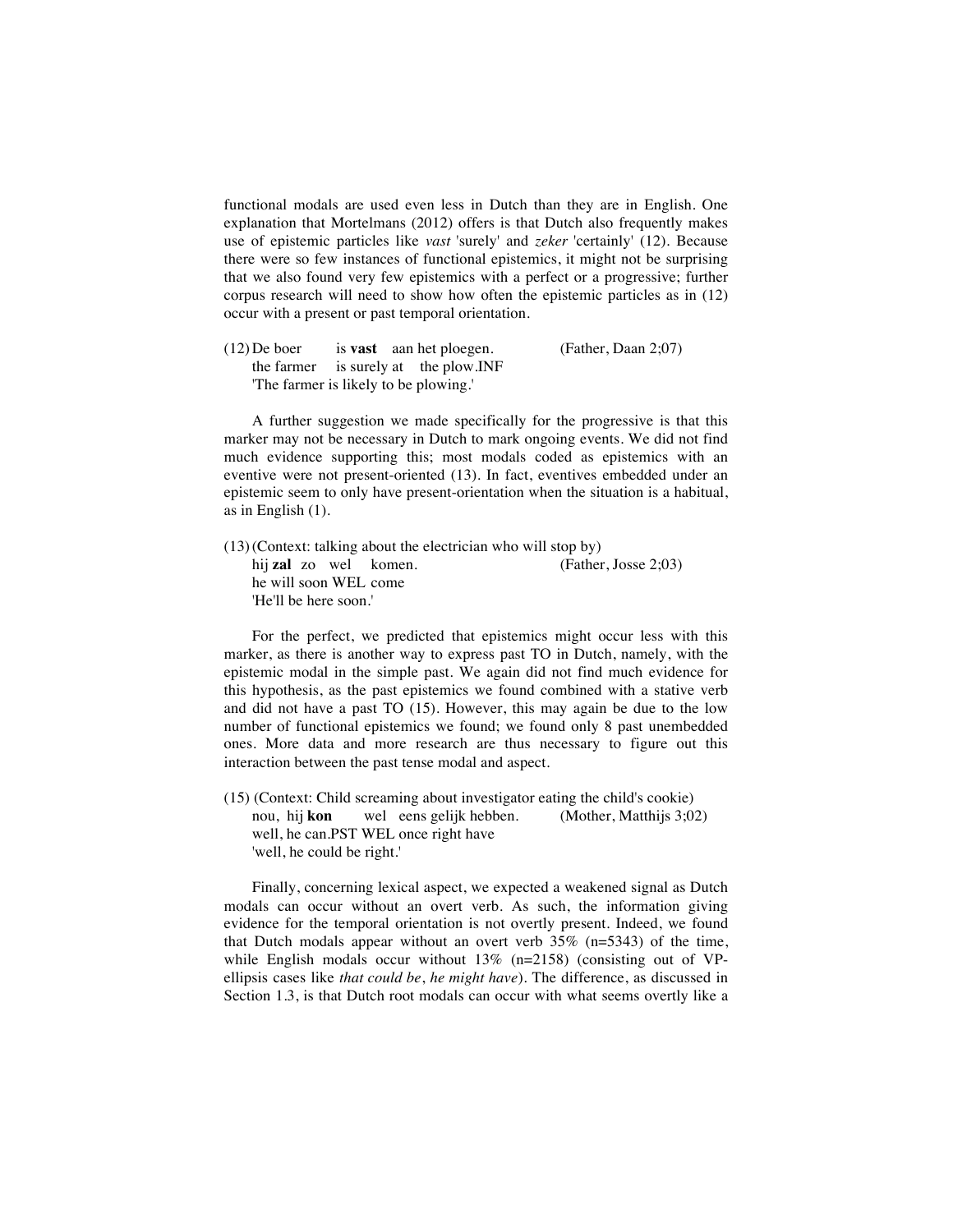PP (16a), an NP (16b) or an AP. Do these cases interfere with the signal that lexical aspect might give the child? As we will further discuss below, if children can make use of situational cues in combination with linguistic cues, we do not think these cases pose a problem. The context in these cases clearly signals to the child that the state of affairs in the complement of the modal does not already hold: In (19a), for instance, it is clear from the game that there is no puppet on it yet. What is more, the cases are highly consistent in their future orientation: Van Dooren (2017) shows that there are clear constraints on the interpretation of the modal complement when it does not contain an overt verb, one of these is that the complement is always eventive.

| $(16)$ a. er moet (ee)n poppetje op. | b. Moet de aap<br>een luier?     |
|--------------------------------------|----------------------------------|
| there must a puppet on               | must the monkey a diaper         |
| There should be a puppet on.         | 'Does the monkey need a diaper?' |
| (Investigator, Peter $1;11$ )        | (Investigator, Josse $2;02$ )    |

Besides aspect, we looked at the occurrence of polysemous modals in combination with the particle *wel*: Even though epistemic modals occur often with *wel* (17), they don't always, and root modals occur with it too. What is more, *wel* also occurs outside of modal contexts, as a response to an explicit or implicit negative statement (Hogeweg, 2009). As a result, we think this would make it quite difficult for the child to use *wel* as a cue for epistemic flavor.

(17) (Context: Child gives something to his mother)

(he)t **zal** wel van papa z(ij)n schoenen gekomen zijn . it will WEL from daddy his shoes come be 'It probably came from daddy's shoes.' (Mother, Peter 1;07)

## **4.2. Discovering epistemic flavor: combining linguistic and situational cues**

Returning to the main finding of this study, the difference in lexical aspect distribution between roots and epistemics holds both in Dutch and in English. We also found a number of root modals with a stative prejacent, however, as in English (van Dooren et al., 2017). While the numbers are proportionally low relative to all root cases, they are overall rather frequent, given the large number of root modal uses. The raw counts of roots with a stative verb in their complement is, as a result, actually higher than the raw count of epistemics with a stative verb. Do these potential counterexamples render the constraint on temporal orientation not useful?

Van Dooren et al. (2017) noted that aspect is not a perfect way to track temporal orientation (see fn. 3), as other factors, including temporal adverbs, are at play. They used aspect as a proxy to track temporal orientation as temporal orientation is sometimes difficult to determine in context, while morphological aspectual cues are easy to observe. This difference in complexity might also be true for language learners. Here, we followed van Dooren et al.'s method. Many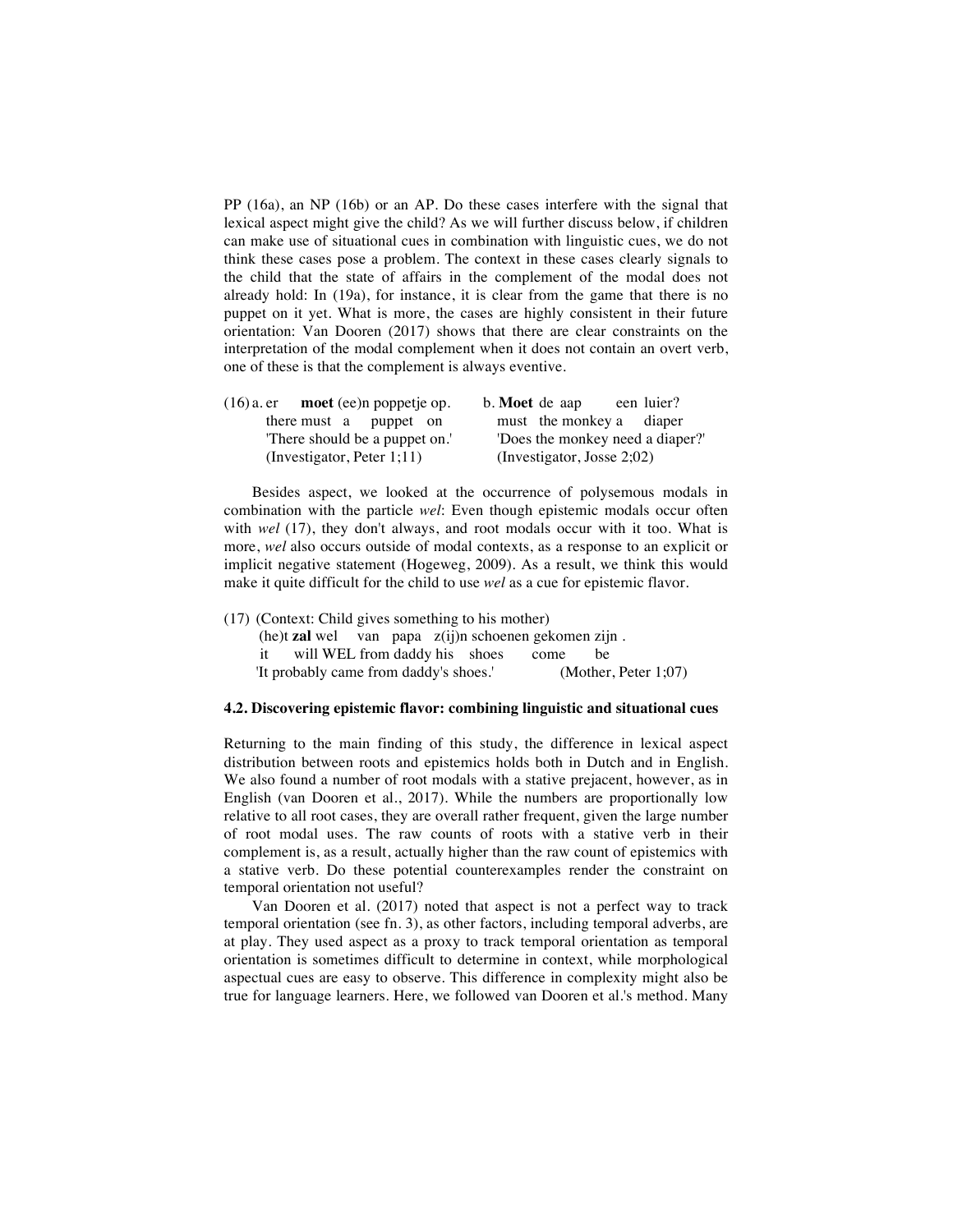of the roots with progressives, perfects, and stative complements we found are actually nonetheless future-oriented; one example is in (18), in which a root modal combines with the perfect. Here, the interpretation is counterfactual, which has been analyzed as a 'future in the past', i.e., a future orientation (Condoravdi, 2002).

(18)You **could** *have said* hello. (Mother, Carl 2;04)

 

Another case of future-oriented statives is with *have NP* (19) or *be Adj/be NP* (20). In both cases, the interpretation seems to be coerced into an eventive meaning of 'get' or 'become' (linguistic evidence for an eventive meaning is that both can occur in the progressive). These cases make up a large part of root modals combining with statives in both English and Dutch *(have NP* ENG 55%, DU 45%, *be Adj/NP* ENG 31%, DU 30%).

- (19) a. Well they **can** *have* a tray each if they want. (Mother, Ruth 2;07)
	- b. Welk [/] welk boek **moet** je hebben ? (Investigator, Abel 2;11) which which book must you have 'Which book do you want to have?'
- (20) a. You **should** be careful getting down that way. (Mother, Liz 2;04)
	- b. jij **moet** (ee)n beetje stil zijn ! (Mother, Matthijs, 2;07) you must a bit quiet be 'You have to be quiet!'

Van Dooren et al. (2017) propose for both counterfactuals and coerced readings<sup>5</sup>, the context might be particularly clear in that the state of affairs in the complement of the modal does not hold. After all, the child did not say *hello* in (18), and the child is not quiet in (20b). Perhaps, this makes the futureorientation more salient. In comparison, in cases of epistemics with stative prejacents the context does not make the truth or falsity of the state of affairs salient (21).

(21) a. I think we **should** *be* nearly at Grandma's house now, do you?

(Mother, Ruth 2;11)

b. Dat **moet** wel heel lekkere chocolademelk zijn! that must WEL very tasty chocolate.milk be<br>
"That must be very tasty chocolate milk!" (Investigator, Abel 2;11) 'That must be very tasty chocolate milk!'

<sup>5</sup> In English, van Dooren et al. found quite a large class of genuine counterexamples to the temporal orientation generalization: the case of ability modals with perception verbs (i). In Dutch, this class is much smaller (ENG 12,9% of root modals occurred with a perception verb; in DU only 3%). We refer the interested reader to van Dooren et al. (2017, in progress) for an analysis on how the situation might help here too.

<sup>(</sup>i) I can hear a chugging noise what can it be (Mother, Anne 2;02)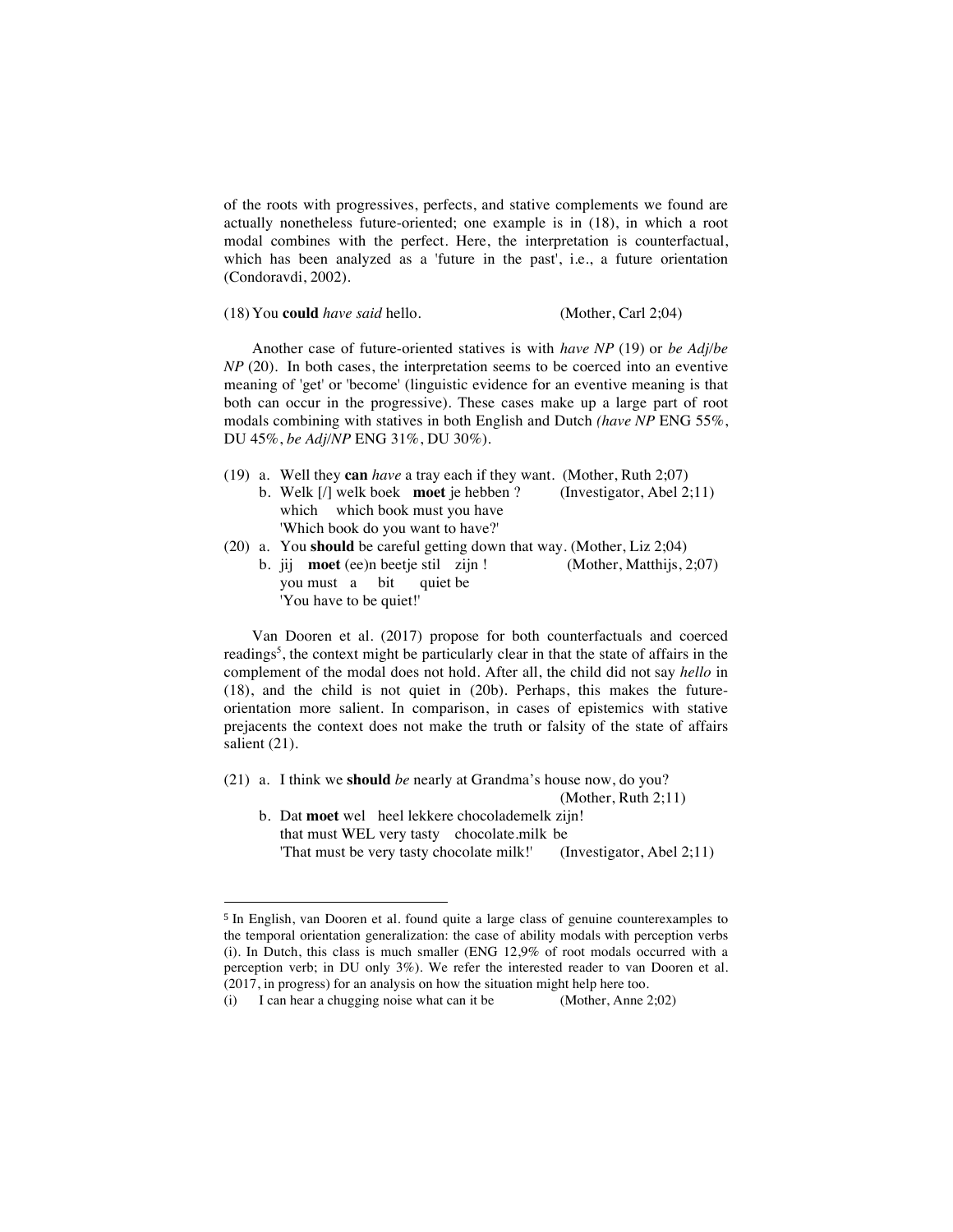In sum, we follow van Dooren et al.'s hypothesis that both in English and in Dutch aspectual cues help the learner bootstrap epistemic meanings for their modals, together with the context. But can learners actually make use of them? To be able to exploit these cues, learners need to be equipped with certain linguistic and pragmatic expectations and capacities: First, they should expect the restriction on temporal orientation in root modals. Second, by the time they learn modals, they should be able to make certain aspectual distinctions (for evidence that they do, see van Hout, 2016). Finally, they should be able to exploit situational and pragmatic cues in conjunction with the aspectual cues (for evidence that children are for instance sensitive to speakers' intentions, see metanalysis in de Villiers, 2007). Thus, if children can exploit them, aspectual cues provide a promising route towards discovering epistemic flavor usage.

A number of behavioral comprehension studies have been conducted to test children's sensitivity to aspectual properties of the prejacent when interpreting modals (Heizmann, 2006; Cournane, 2015a; Cournane & Pérez-Leroux, in review, a.o.). The exact role of aspectual properties in triggering epistemic readings is as of yet unclear from these studies, as they focus on older children (who already have epistemic interpretations in place) and comprehension preferences in various contexts. As such, the learning path sketched here functions as a proof of concept, showing that the ingredients for discovering epistemic flavor through aspect are available, at least in English and Dutch.

## **5. References**

Barbiers, Sjef (1995). *The Syntax of Interpretation*. Holland Academic Graphics

- Bates, Douglas, Martin Mächler, Ben Bolker & Steve Walker (2015). Fitting Linear Mixed-Effects Models Using lme4. Journal of Statistical Software, 67(1). https://doi.org/10.18637/jss.v067.i01
- Clark, Eve (1987). The Principle of Contrast: A constraint on acquisition. In B. MacWhinney (ed.), *Proceedings of the 20th Annual Carnegie Symposium on Cognition*, 1-33. Erlbaum.
- Cournane, Ailís (2015a). Modal development: input-divergent L1 acquisition in the direction of diachronic reanalysis. PhD. Thesis, UToronto.
- Cournane, Ailís (2015b). Revisiting the Epistemic Gap: evidence for a grammatical source. *Proceedings of BUCLD39.* Cascadilla Press.
- Cournane, Ailís & A.T. Pérez-Leroux (in review). Leaving obligations behind: Epistemic incrementation in preschool English.
- Condoravdi, Cleo (2002). Temporal interpretation of modals: Modals for the present and the past. In David Beaver, Luis Casillas Martinez, Brady Clark & Stefan Kaufmann (eds.) *The construction of meaning*, 59-88. CSLI.
- De Villiers, Jill (2007). The interface of language and theory of mind. *Lingua*, 117, 1858–1878.
- Dooren, Annemarie van (2017). 'Dutch must more structure', *Proceedings of the North-East Linguistic Society*, 165-175.
- Dooren, Annemarie van, Anouk Dieuleveut, Ailís Cournane & Valentine Hacquard (2017). Learning what *can* and *must* can and must mean. Proceedings of the Amsterdam Colloquium, 225-235.